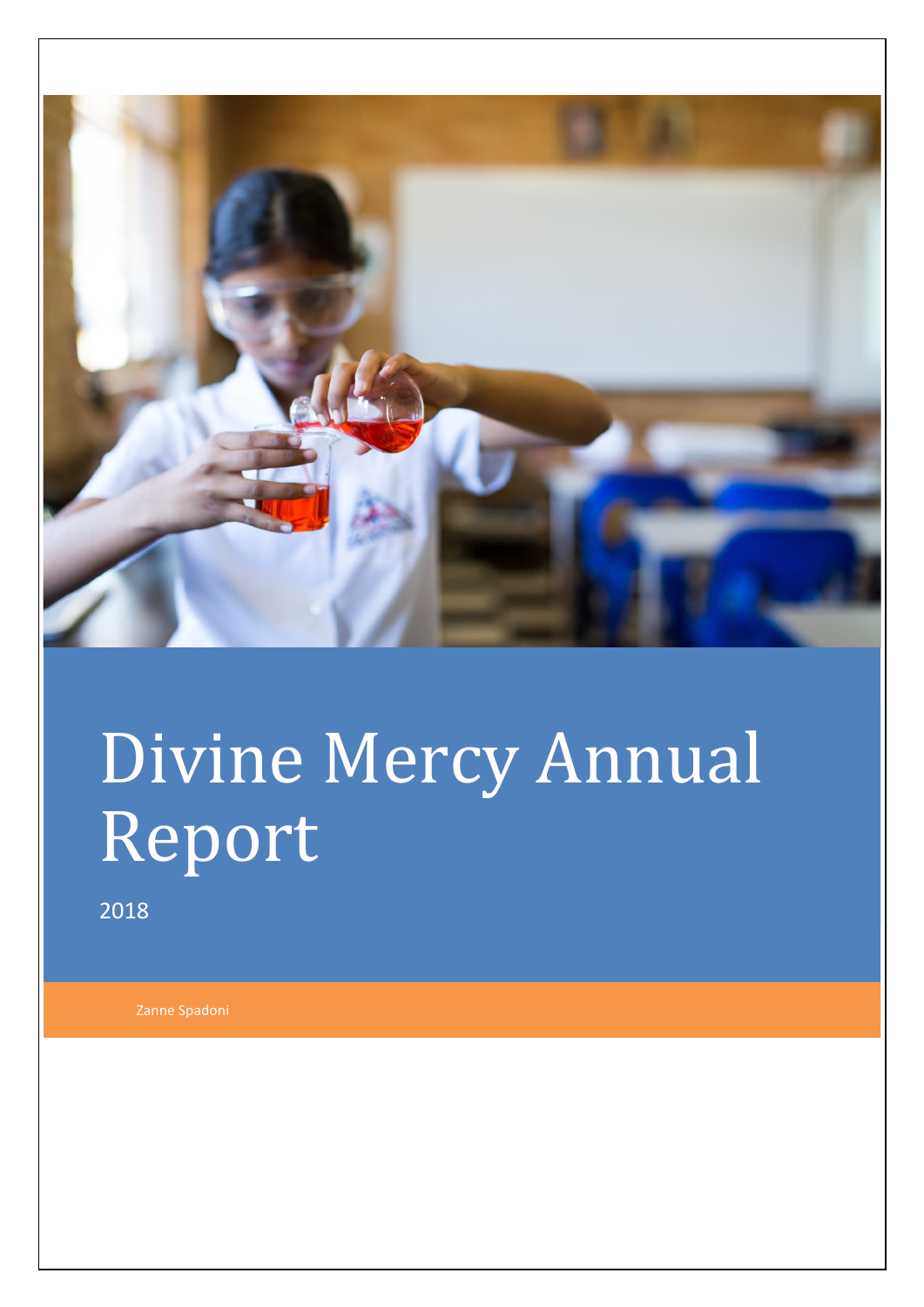

# Divine Mercy Annual Report 2018

# **From the Principal**

It is my pleasure to present the Divine Mercy College Annual Report for 2018. This document provides an overview of DMC's performance for the past 12 months. It forms part of our review and accountability processes, containing information about student academic achievement, performance in external exams, a range of school programs and learning areas, student services, finances and staffing. A brief overview of the school community survey is also included which demonstrates staff, student and parent satisfaction levels.

As you will read, the past year has been another highly successful one for our school. Academically, the year 12 students have produced excellent results with a median ATAR of 82.45, which is above the state average, 89% of students achieving their WACE certificate and 100% of year 12 students who were enrolled into a VET course, completing that Certificate, not to mention NAPLAN results that reflect Divine Mercy College being above average or substantially above average in ALL categories (compared with all Australian Schools).

Divine Mercy College is committed to providing an excellent education to all students and is committed to assisting those with EALD backgrounds or with Learning Support difficulties. Our Learning Support Centre is fast gaining a reputation for their achievements in supporting those with diverse learning needs.

Divine Mercy had a strong focus on strategic direction in 2018 with many strategies focusing on Student Learning and Engagement improvements, with the hard work in meeting these goals showing in our student results. A large proportion of enrolments at Divine Mercy are from students with a non-English speaking background and this will certainly be an area of improvement for 2019 along with a strong focus on student wellbeing.

All staff are working hard to implement goals as outlined in the 2018 – 2021 Business Plan for the school. The clear Strategic Direction outlines timelines for improvement which will only lead to greater improvement in all areas of the school, Catholic Faith, Student Learning, Productivity, Engagement and Wellbeing.

Teachers are also growing extra-curricular opportunities for our students with sustainability has been a welcomed edition into our Integrated Science program with whole school initiatives commencing in 2019. Community engagement has also grown with many of our Sport and Recreation Certificate I & II students assisting in local events, particularly sporting events at local primary schools.

Religious education has again been a focal point for 2018, this fits our strategic vision to empower students to achieve their potential, as our gift to God. At DMC we encourage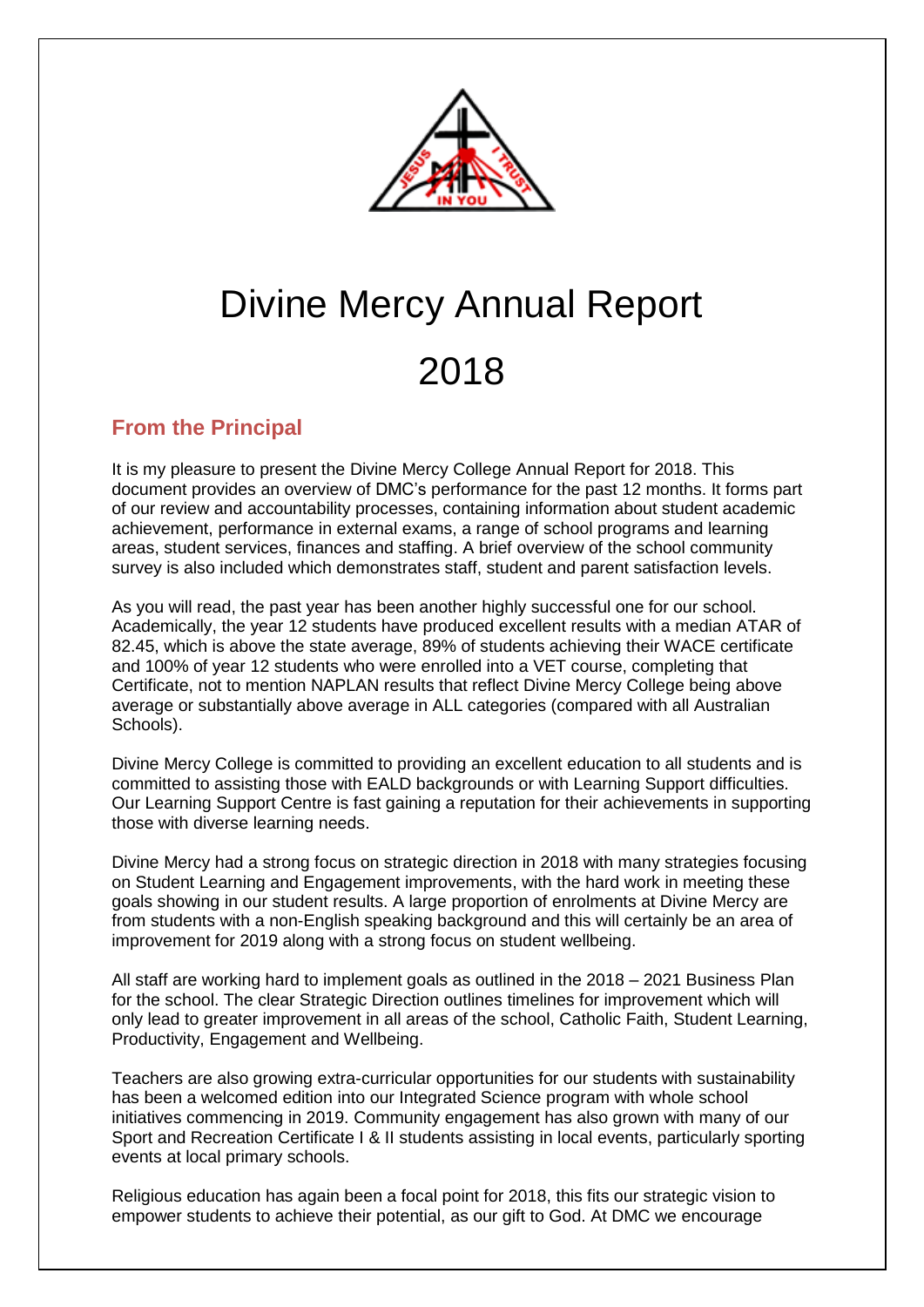students to attain the beliefs, values, attitudes, knowledge, skills and practices which will enable them to achieve their full potential as human persons.

During 2018 Divine Mercy College added additional VET courses in year 11 & 12 to the existing Certificate 1 & 2 in Sports and Recreation and Certificate1 & 2 Information Communications Technology. The new Certificates – Business 1 & 2 were extremely popular and successful. This expansion of the VET program is very beneficial for students and has given them more flexibility in their subject selection.

The School's NAPLAN results were again very pleasing as teachers' high level of teaching was confirmed by the results, with all areas being above the national average, with many areas being substantially higher than the national average. DMC consistently outperforms schools in close proximity in most year groups.

Divine Mercy College has very minimal staff turnover from year to year, with only 1 teacher leaving at the end of 2018. Throughout the year we have seen numerous teachers reach 10 years of service with our year 1 teacher, taking long service leave during term 4.

Looking forward, Divine Mercy College will focus on continual change and growth being led by the School Leadership Team to implement the School Business Plan 2018 – 2021. An area of focus for 2019 will be continued improvement in both data analysis and teacher development.

On a personal note, I wish to thank all staff, students, parents and the whole school community for praying and supporting me through my illness. I feel honoured and blessed to be a part of such a wonderful school community that is supporting and guiding our young students to reach their own potential in life..

#### **1. Mission Statement**

Divine Mercy College strives to provide a well - balanced curriculum focusing on academic, spiritual, physical and moral values. We are passionate about following our call from God to provide affordable Catholic Education for our community and to build a stronger dynamic Australia through raising academic excellence and opportunity.

Priority is given to systematic and structured education following West Australian Curriculum. We believe every child is a valued member of the school's community and deserves the very best in all areas of human development.

Divine Mercy College is proud to follow and promote our Catholic values and traditions. Christ is the beginning and the end in all of our endeavours. The prime focus of the school is to give all students the best possible opportunities in their further education and to provide a solid moral/spiritual base before they enter the wider community as young adults.

#### **2. School Background**

Divine Mercy is one of only two West Australian Roman Catholic Independent schools. Our school is centrally located near the dynamic Cockburn Central, 5 minutes from freeway exits and Gateways Shopping Centre. Well established bus routes and a shopping complex are within walking distance of the school and are utilised by many of our students. Our school is surrounded by beautiful native Australian bush and the Beeliar Lake and we are situated beside The Montessori Day Care Centre and Mater Christi Catholic Parish. Divine Mercy moved to Yangebup in April 2004 with a small number of students. Our school has undergone rapid growth and at present (December 2018) there are 416 students. Completion of our Early Childhood Learning Centre, including Kindy and Pre Primary was ahead of schedule which allowed for the centre to be operational for the 2017 school year.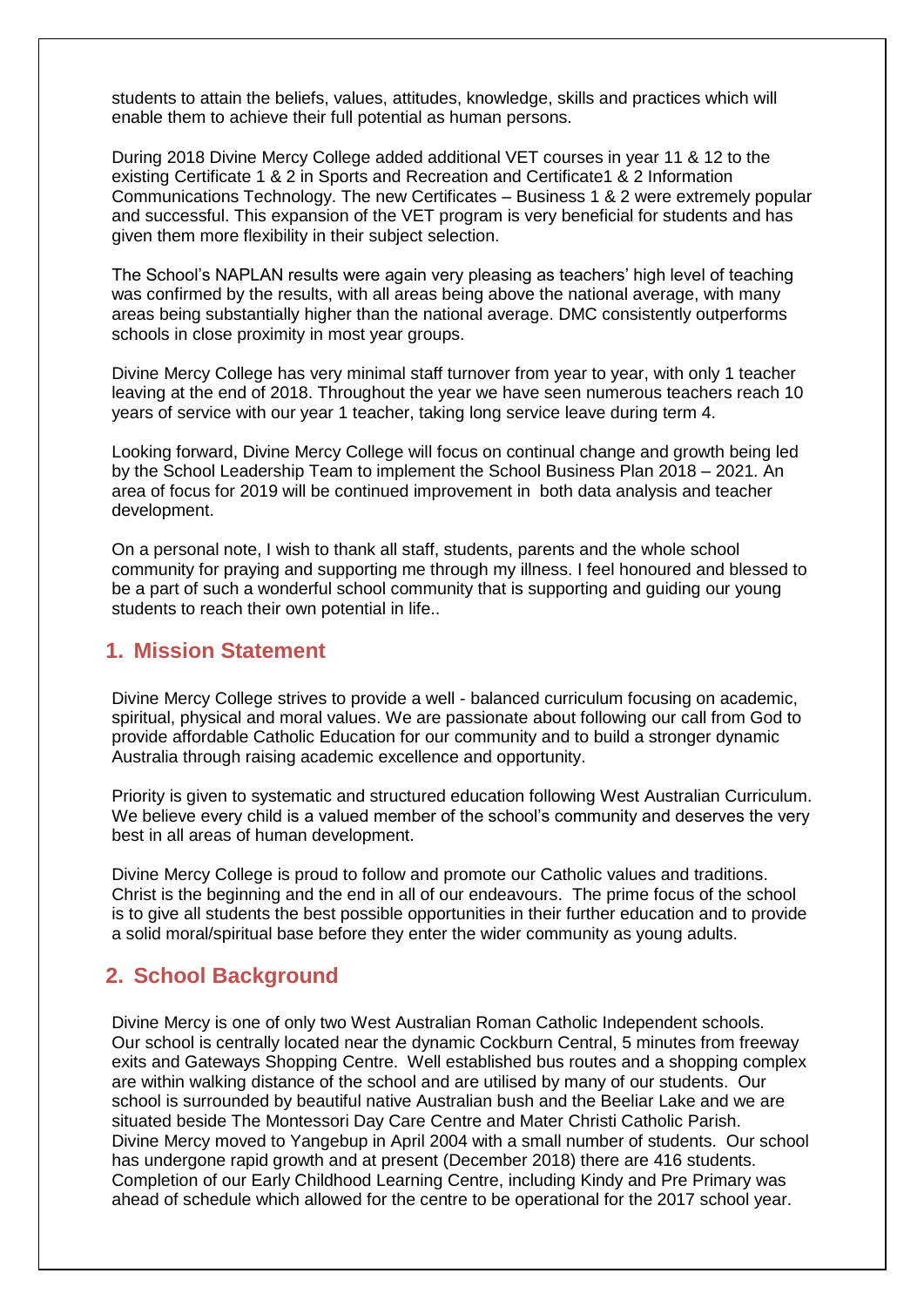#### **3. Workforce**

DMC currently has employed 1 Principal, 31 teachers, 4 Education Assistant, 3 administration staff, 1 librarian, 1 bursar, 1 laboratory assistant, 1 computer technician (who is also a VET teacher), 1 uniform coordinator, 1 Learning Support Coordinator, 1 VET Coordinator / Registration Officer, 2 VET teachers, 1 groundsman, 2 Canteen Staff. There is also a small group of teachers who have taken on additional Coordinator roles in addition to teaching, this group along with the VET Coordinator / Registration Officer, Learning Support Coordinator as well as Mr and Mrs Zydek form the schools Leadership Team. with a small number of teachers also taking on leadership roles (in addition to teaching). All employees are well qualified and competent with appropriate degrees: teachers are highly qualified and registered with TRB and teach only within their area of expertise. Many of our teachers offer a wealth of professional experience from Australia and other countries. At the end of 2018 two staff members left DMC, one is taking maternity leave and the other resigned. One EA is also going on Maternity Leave within the first few weeks of Term 1, 2019. There is scope for an additional teacher in 2019 for support EALD.

#### **4. Workforce composition:**

For 2018 of the 36 academic staff and 12 non-teaching staff, there were 7 males and 41 females. There were no Aboriginal or Torres Strait Islander employees, however the teachers at DMC do come from a wide diversity of countries. Collectively the qualifications held by staffs were:

| Bachelor in Education.                  | 29 |
|-----------------------------------------|----|
| Graduate Diploma in Education           |    |
| Diploma in Special Needs Education.     |    |
| Bachelor of Physical Education.         |    |
| Graduate Certificate of Early Childhood | 3  |
| Education.                              |    |
| Master of Education.                    | 6  |
| Doctorate.                              |    |

## **5. Student Attendance:**

Our students attended school on average 93.83 of the time last year, which was a decrease of 2% from 2017.

The attendance rate percentages for each year level were:

| Year 1: | 93.59% | Year 6:         | 91.57% |
|---------|--------|-----------------|--------|
| Year 2: | 93.98% | Year 7:         | 96.96% |
| Year 3: | 94.31% | Year 8:         | 94.51% |
| Year 4: | 95.77% | Year 9:         | 91.51% |
| Year 5: | 96.98% | <b>Year 10:</b> | 91.53% |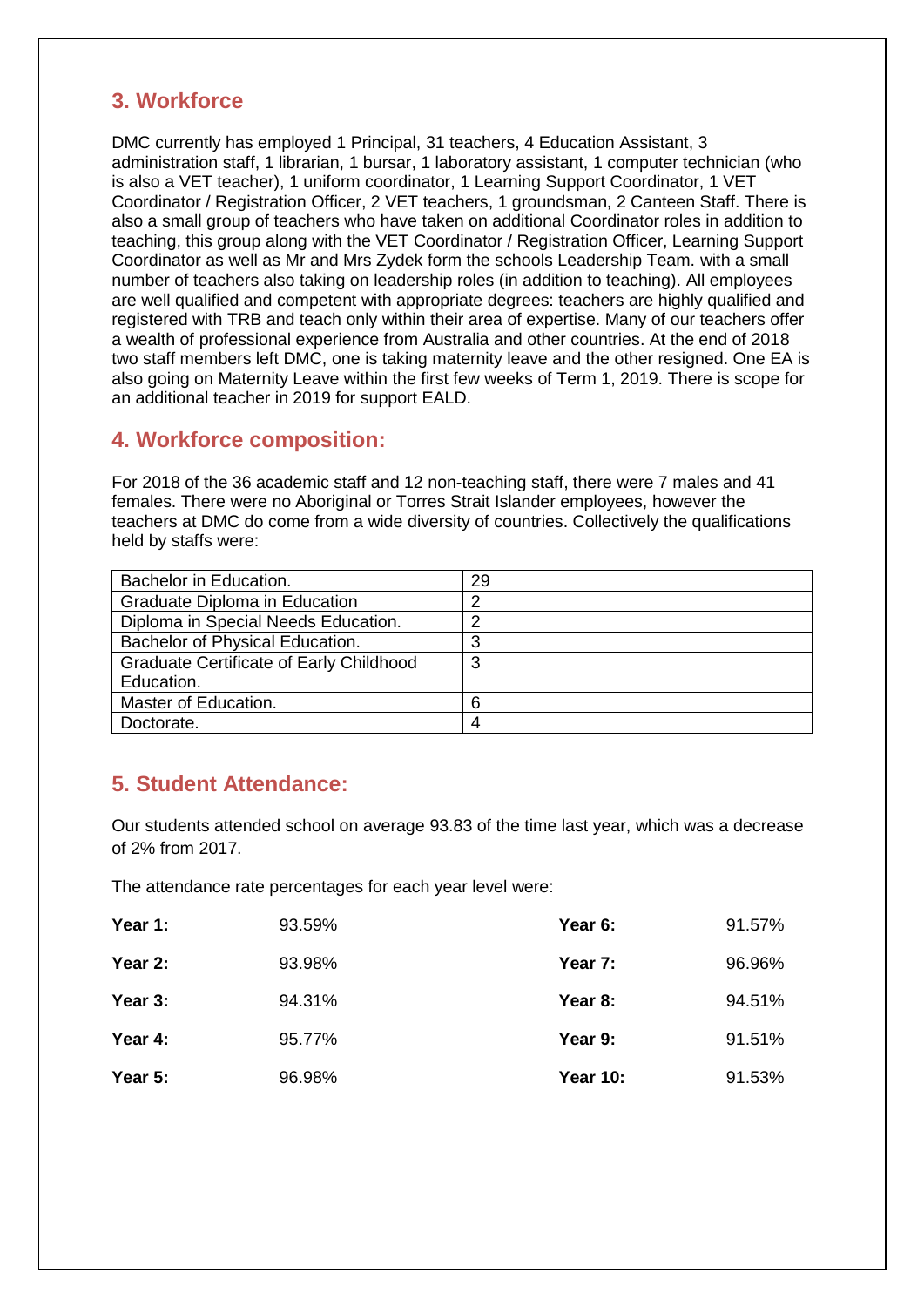# **6. Year 12 results- ATAR & WACE:**

| Number of Students:                                  | 38             |
|------------------------------------------------------|----------------|
| Number of ATAR Pathway                               | 13 (34%)       |
| Number of General/ Cert Pathway                      | 25 (66%)       |
| <b>School Median ATAR</b>                            | 82.45          |
| <b>State Median ATAR</b>                             | 81.80          |
| Median ATAR of the students who applied (School)     | 81.50          |
| Media ATAR of the Students who applied (State)       | 83.05          |
| Number of students with a 1 <sup>st</sup> preference |                |
| (includes students without an ATAR) - TOTAL:19       |                |
| Curtin                                               | 11             |
| ECU                                                  | 0              |
| Murdoch                                              | 6              |
| <b>UWA</b>                                           | $\overline{2}$ |
| <b>School Average ATAR</b>                           | 79.35          |
|                                                      |                |
| <b>Highest ATAR Result</b>                           | 96.30          |
| <b>Lowest ATAR Result</b>                            | 60.40          |
| % of WACE Certificate                                | 89             |
| & of Certificate Achievement                         |                |
| Cert 2 Business                                      | 100%           |
| Cert 2 ICT                                           | 100%           |
| Cert 2 Sports and Recreations                        | 100%           |
|                                                      |                |

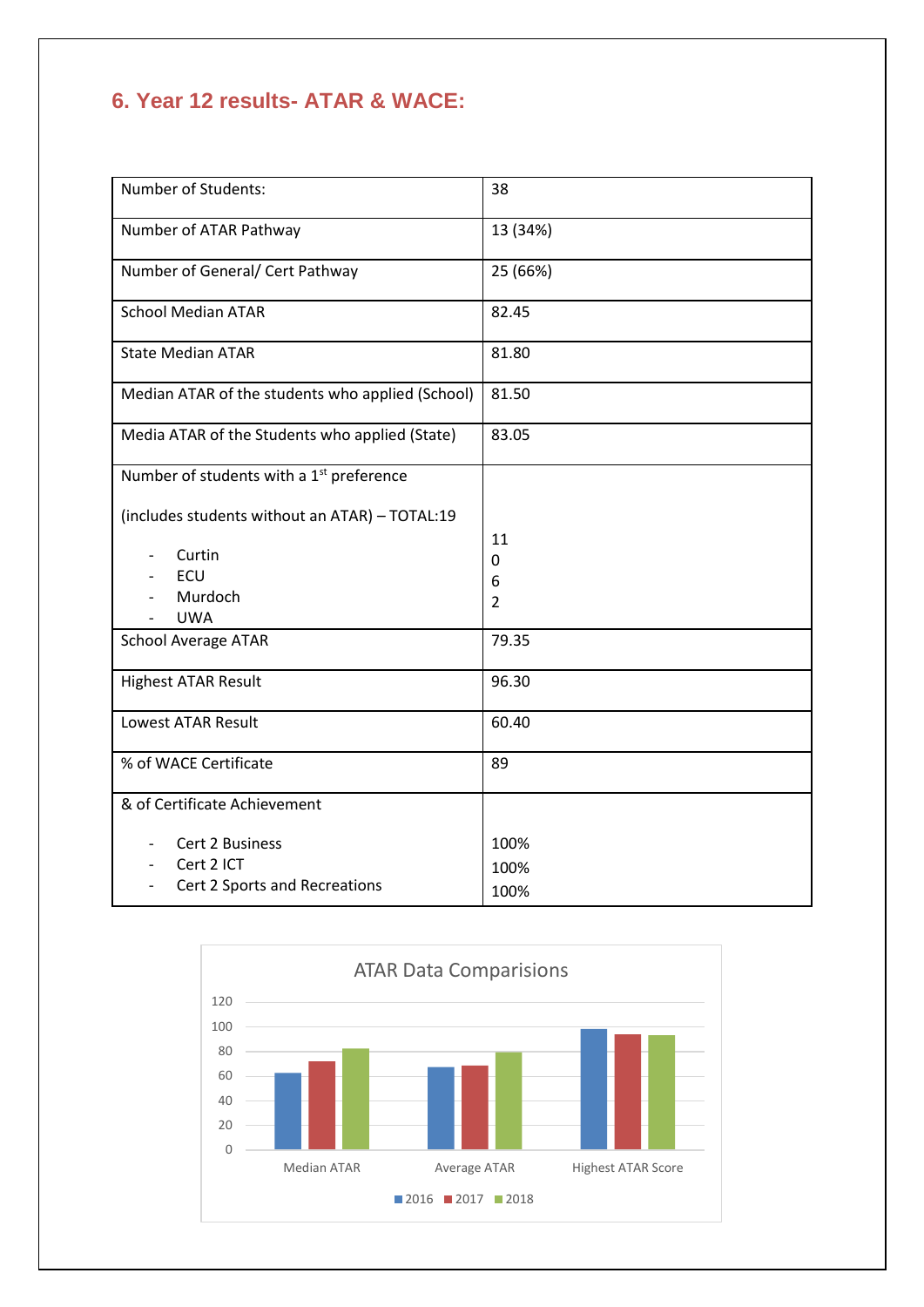



# **7. Student Outcomes in Standardised National Testing (Naplan 2018 – School Mean).**

|                                                | Reading | Persuasive | <b>Spelling</b> | Grammar<br>and | <b>Numeracy</b> |
|------------------------------------------------|---------|------------|-----------------|----------------|-----------------|
|                                                |         | Writing    |                 | Punctuation    |                 |
| Year <sub>3</sub>                              | 454     | 429        | 479             | 478            | 434             |
| Year 5                                         | 539     | 495        | 554             | 519            | 528             |
| Year 7                                         | 573     | 548        | 624             | 593            | 586             |
| Year 9                                         | 603     | 591        | 632             | 645            | 612             |
| Substantially above National Average. (by 15%) |         |            |                 |                |                 |
| Above National Average.                        |         |            |                 |                |                 |
| <b>Close to National Average</b>               |         |            |                 |                |                 |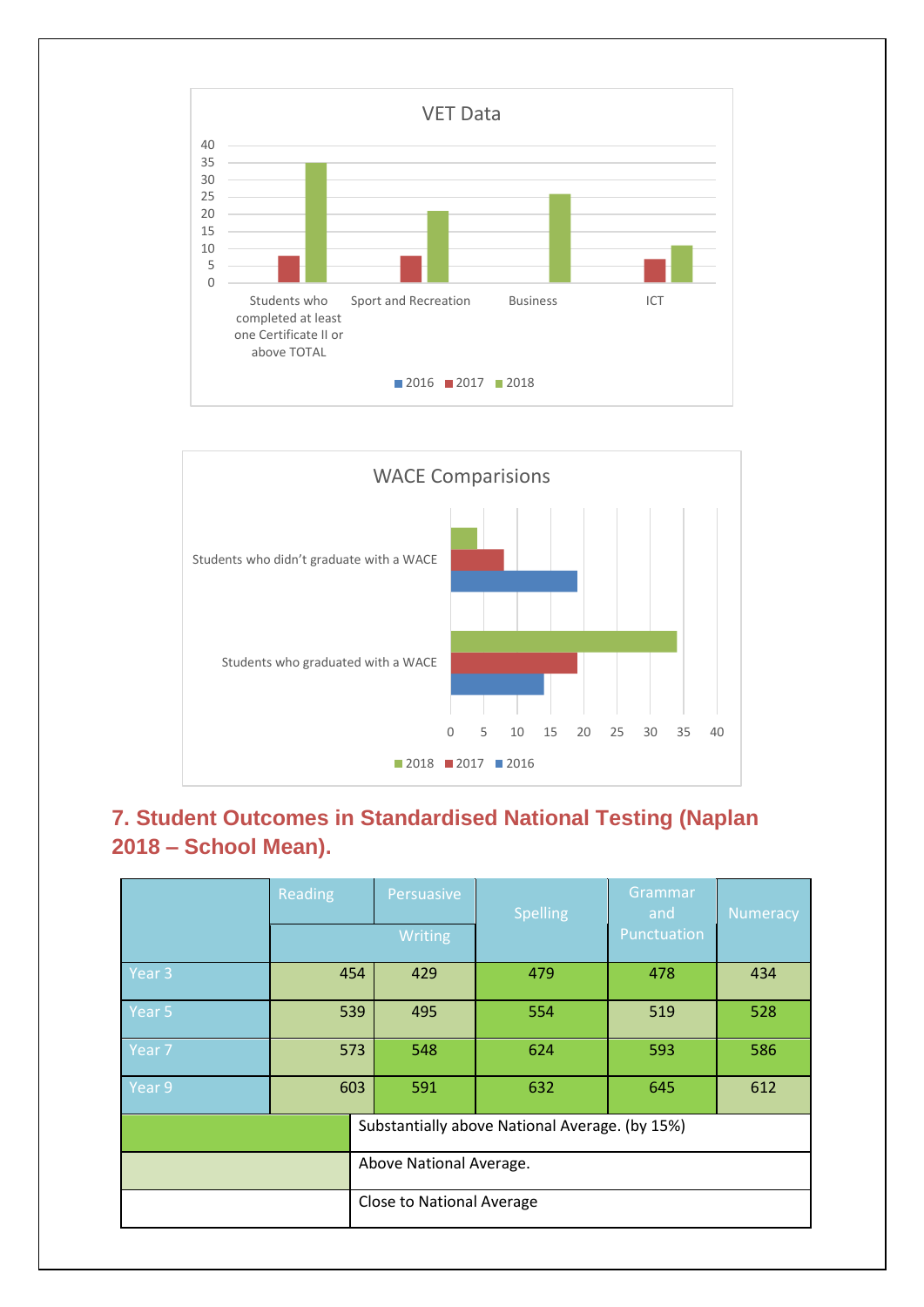



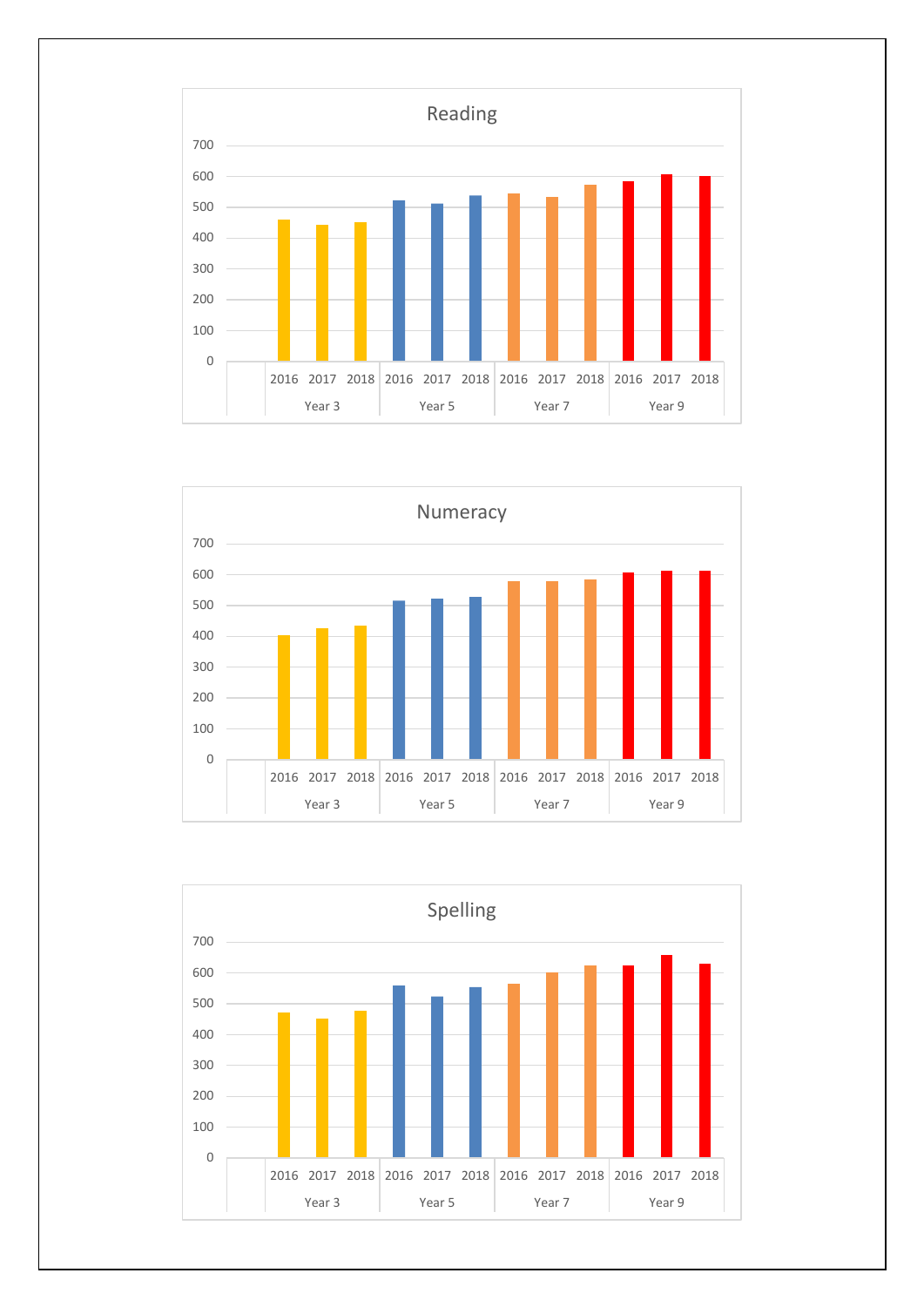



## **8. Parent, Student and Teachers Satisfaction with the School**

Divine Mercy College conducts a survey every year in order to ensure the satisfaction of many school stakeholders, especially parents, students and teachers. The 2018 results of the parent survey were as follows;

#### **2018 Parent Survey Results**

| Teachers at this school expect my child to do his or her best.                           |
|------------------------------------------------------------------------------------------|
| 2) Teachers at this school provide my child with useful feedback about his or her school |
| work.                                                                                    |
| 3) Teachers at this school treat students fairly.                                        |
| 4) This school is well maintained.                                                       |
| 5) My child feels safe at this school.                                                   |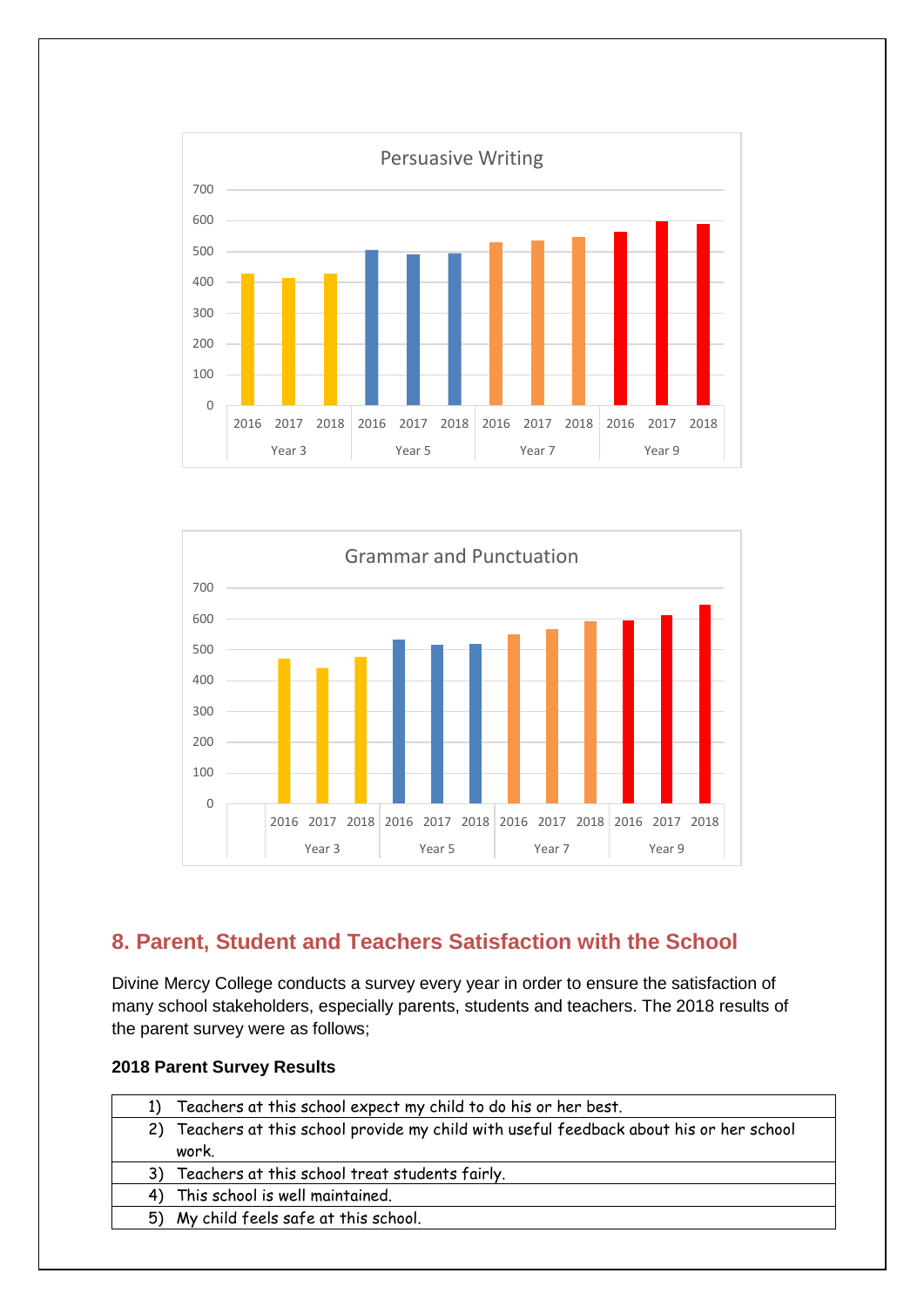| 6) I can talk to my child's teachers about my concerns and works with me to support my |
|----------------------------------------------------------------------------------------|
| child's learning.                                                                      |
| 7) Student behaviour is well managed at this school.                                   |
| 8) This school looks for ways to improve.                                              |
| 9) My child is making good progress at this school.                                    |
| 10) My child's learning needs are being met at this school.                            |



#### **9. School Income:**

Divine Mercy College has been funded from the following measures: (2018)

|                                                   | Total \$  | Per Student \$ |
|---------------------------------------------------|-----------|----------------|
| <b>Australian Government Recurrent</b><br>Funding | 3,327,997 | 7,886          |
| State/Territory government<br>recurrent funding   | 1,266,966 | 3,002          |
| Fees, charge and parent<br>contributions          | 982,757   | 2,329          |
| Other private sources                             | 77,437    | 183            |

# **10. Communication with the School Community**

Divine Mercy College maintains the communication with the school community by the following methods:

- School newsletters are published fortnightly and emailed to parents
- General assemblies are held twice per term
- Daily prayers are held for Primary School and High School separately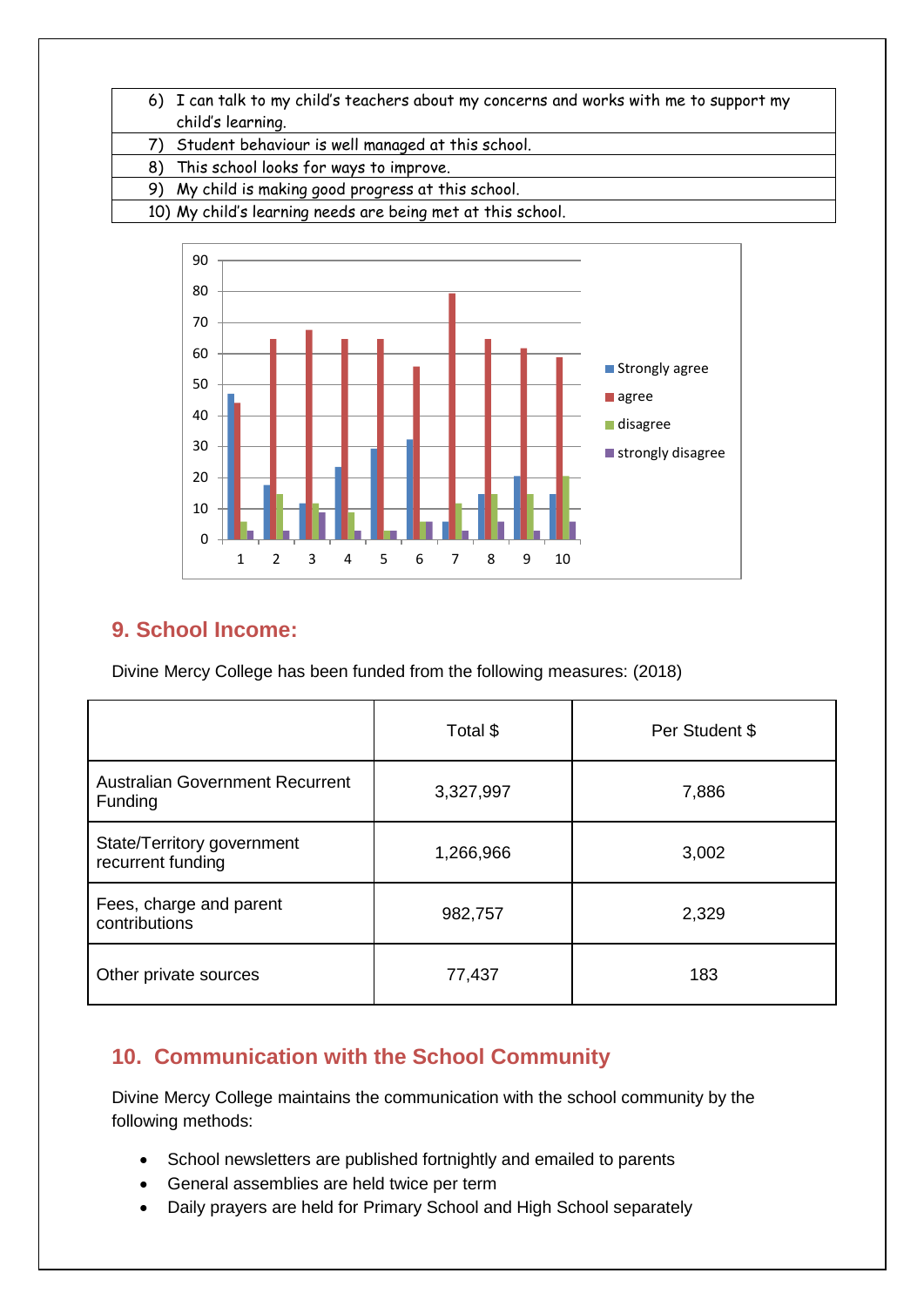- School Calendar is now published
- "Parent Teacher' nights are held 2 times per year
- School reports are produced 2 times per year at the end of both  $1^{st}$  and  $2^{nd}$  semester
- The interim reports are produced at the end of term 1
- Additional letters and emails are sent when required
- Parent teacher meetings are also held when required

#### **11. Special Programs**

Beside the core programs required by the Western Australian Department of Education, Divine Mercy College also offers

- LOTE Japanese
- Media
- Music
- Dance
- EALD (59% students are EALD: Source My Schools Website)
- G&T
- Interschool Sports

# **12. Community Spirit and Partnerships**

At Divine Mercy, we enjoy many partnerships with our families which help create wonderful experiences for our students and foster not only the Catholic Faith but also community spirit at our school.

These include:

- Weekly Masses
- Morning Chapel
- Canteen.
- Uniform Shop.
- Book Club.
- Sports Clubs
- Reading Rosters.
- Liturgical Celebrations
- Sacraments of First Reconciliation, First Communion, and Confirmation with support from Mater Christi Catholic Parish.
- Fundraising
- Parents & Friends
- Legion of Mary- weekly program. Involves apostolic work in the spirit of faith and in union with Mary.

We have also developed a strong partnership with the Non-Government School Psychology Service and utilise their services to provide quality testing and guidance to enable us to provide education plans for students experiencing difficulties.